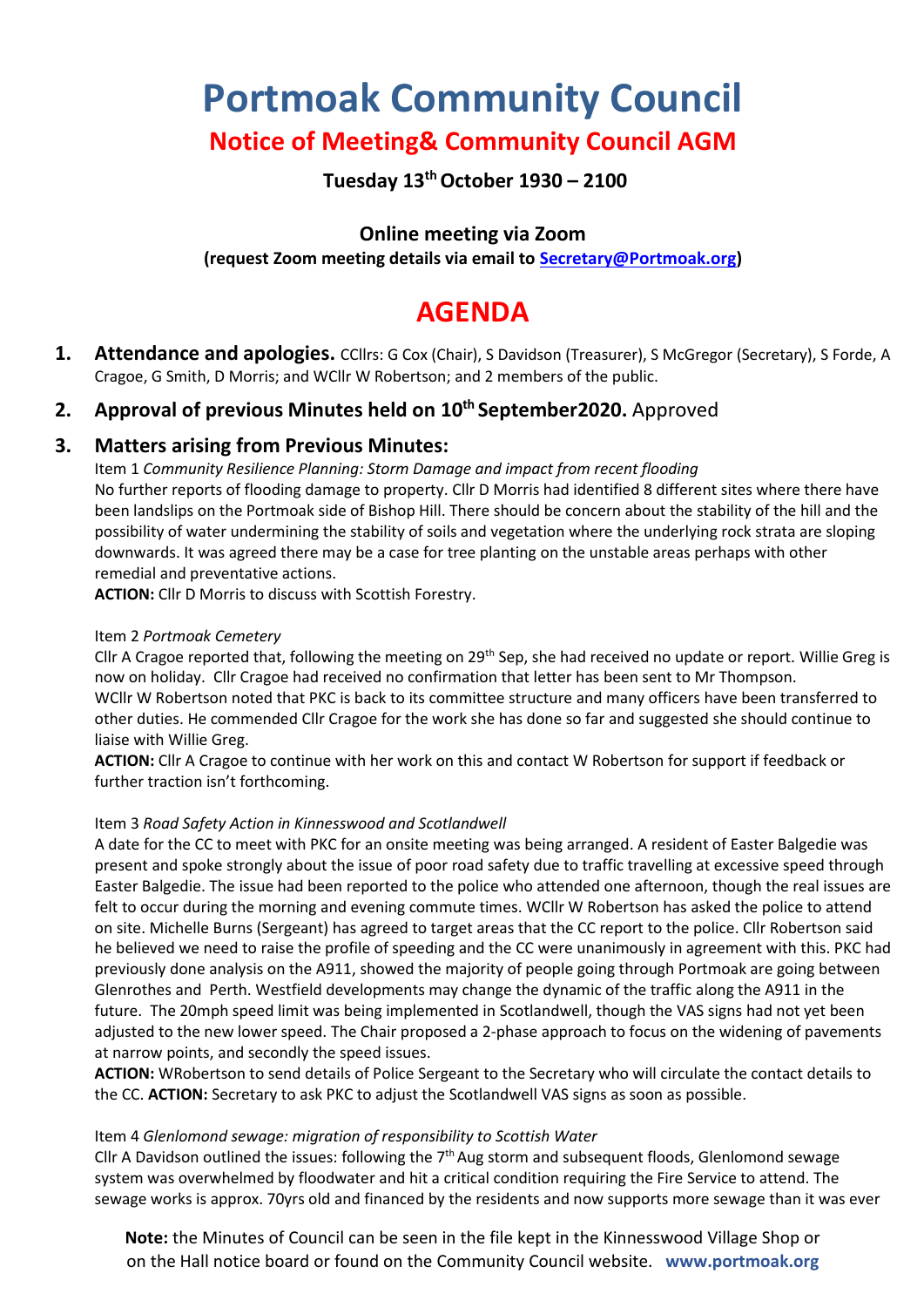intended to, with overflow a regular occurrence during periods of heavy rain. Scottish Water have refused to adopt the system unless it meets their current standards. Cost to upgrade will be prohibitive for the residents. Glenlomond need support from CC and Scottish Government to try to get Scottish Water to agree to adopt the system and maintain and upgrade it. There was discussion about whether a direct approach to Scottish Water, or PKC, or a political appeal via the area MSP would be the best route. The houses that have been built were given consent based on Scottish Water being in agreement with the suitability of the sewage system to support the builds. Scottish Water cannot expect the residents to pay to bring the plant up current specification. The CC confirmed its support for the use of public funds to resolve these sewage and public health problems in Glenlomond and recommended that residents should raise the matter with local MSP Roseanna Cunningham. Item 5 *Friar Place hedges blocking sight lines and requiring maintenance* Hedges have still not been cut back.

**ACTION**: WRobertson to follow up with PKC

#### Item 6 *potential co-option of member of farming community to the CC*

The CC will look for ways to engage with the farming community and encourage farmers to play a more active part in the CC business, attending meetings if possible.

Reserve items: no substantial updates Item 8 *Footpath from Scotlandwell to the Church, Hall and beyond.* Item 9 *Rural Transport* Item 10 *Loch Leven water quality* Item 11 *SEPA / Scottish Enterprise River Leven Catchment Project*

#### **4. New Matters arising:**

#### 1. CC website & server hosting changes & costs

The CC Website and server hosting had been maintained on a voluntary basis by a generous local resident and with no charge to the CC for many years, but due to changes in circumstance the CC will need to pay for the hosting costs going forward. The CC was in agreement with this.

#### **6. Reports:**

#### a. **Police Reports**

(1) The Local Police Report: no police in attendance. The CC were in agreement that they would like to see their local police liaison officer at an occasional meeting, as it had been well over 18 months since this had last happened. WCllr Robertson highlighted the pressure under which the police currently were having to function.

#### b. **Planning**

- (1) New Applications:
	- 20/01342/FLL | Alterations and extension to visitor centre, installation of solar arrays, erection of a workshop, alterations and extension to car park and installation of 6 vehicle charging points | Vane Farm Nature Centre Kinross KY13 9LX Vane Farm The CC were in agreement that the developments appeared to be a laudable enterprise: ethical, and encouraging to see the right thing being done. The CC agreed no comment.
- (2) Progress with Developments: Westfield Community Liaison Committee: Westfield path network project is underway, and details will be reported in the Kinross Newsletter in due course.
- (3) Update on 20/01039/FLL: Alterations to garage at Shanthi Wester Balgedie KY13 9HE The Secretary had followed up on the query from the September minutes as requested, and had received acknowledgment from PKC stating the owner of the property had advised he had carried out some works to the building that were urgently required, but he would not complete the reroofing of the building in the absence of planning permission. The urgent works had been completed prior to planning application and, as such, the Council as Planning Authority did not give any permission or consent for the works to be undertaken prior to the determination of the application. Upon the determination of the application, PKC will assess whether any further enforcement action is required.

**Note:** the Minutes of Council can be seen in the file kept in the Kinnesswood Village Shop or on the Hall notice board or found on the Community Council website. **www.portmoak.org**